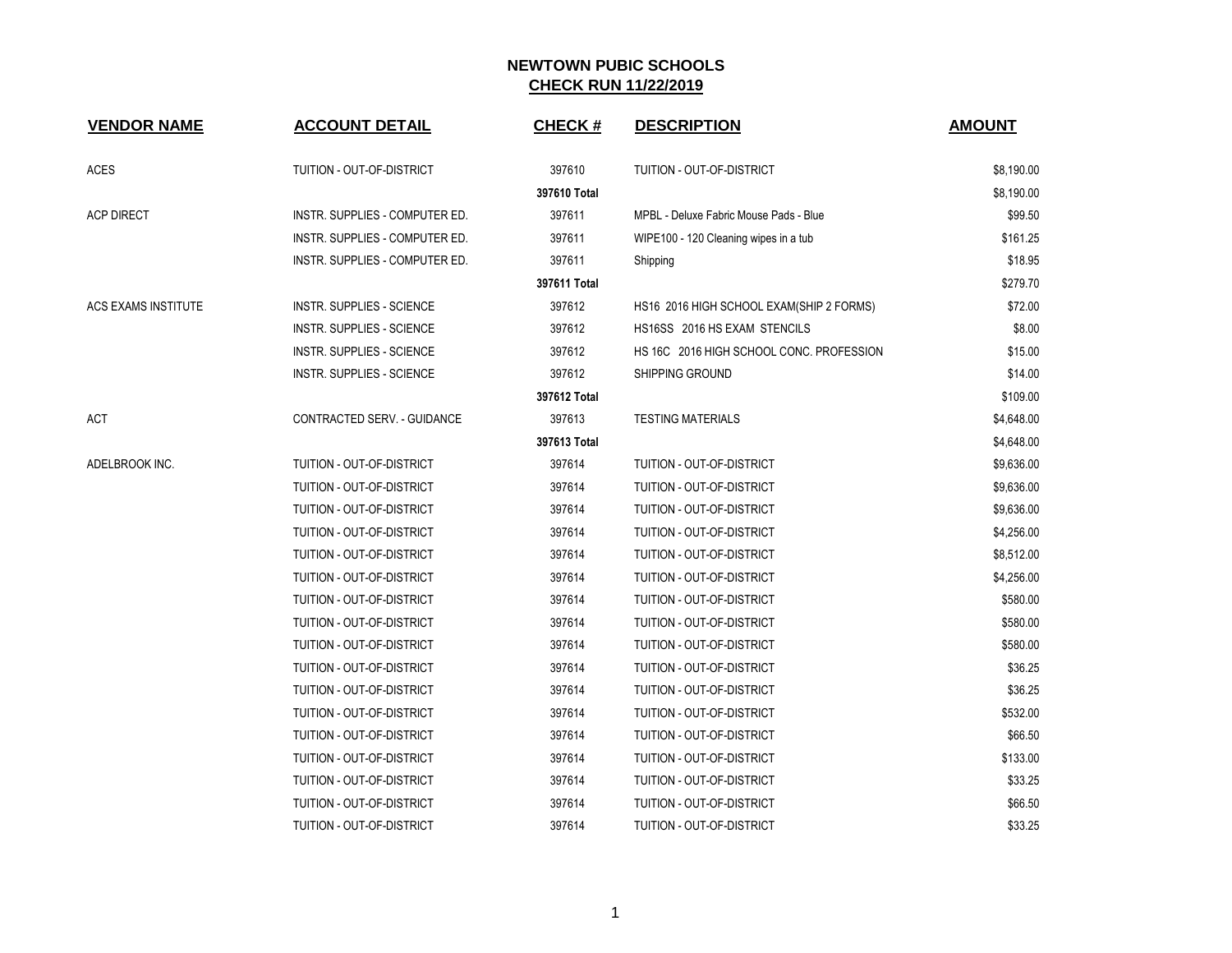| <b>VENDOR NAME</b>         | <b>ACCOUNT DETAIL</b>              | <b>CHECK#</b> | <b>DESCRIPTION</b>                                           | <b>AMOUNT</b> |
|----------------------------|------------------------------------|---------------|--------------------------------------------------------------|---------------|
| ADELBROOK INC.             | <b>TUITION - OUT-OF-DISTRICT</b>   | 397614        | <b>TUITION - OUT-OF-DISTRICT</b>                             | \$266.00      |
|                            | TUITION - OUT-OF-DISTRICT          | 397614        | TUITION - OUT-OF-DISTRICT                                    | \$33.25       |
|                            | TUITION - OUT-OF-DISTRICT          | 397614        | TUITION - OUT-OF-DISTRICT                                    | \$3,900.00    |
|                            |                                    | 397614 Total  |                                                              | \$52,808.25   |
| ADMINISTRATOR UNEMPLOYMENT | UNEMPLOYMENT COMP.                 | 397615        | UNEMPLOYMENT 11/07/2019                                      | \$360.00      |
|                            |                                    | 397615 Total  |                                                              | \$360.00      |
| ADVANCED SECURITY TECHNOL  | B. & G. IMPROVE - HOM.             | 397616        | COMPRESSOR REPLACE - HOM                                     | \$3,161.00    |
|                            |                                    | 397616 Total  |                                                              | \$3,161.00    |
| <b>ALARMS BY PRECISION</b> | B. & G. REPAIRS - S.H.             | 397617        | LOCK / ALARM EMERG REPAIRS - SH                              | \$1,520.00    |
|                            | B. & G. REPAIRS - S.H.             | 397617        | LOCK / ALARM EMERG REPAIRS - SH                              | \$112.50      |
|                            | <b>EMERGENCY REPAIRS - H.</b>      | 397617        | LOCK / ALARM EMERG REPAIRS - HAWL                            | \$1,106.00    |
|                            | <b>EMERGENCY REPAIRS - M.G.</b>    | 397617        | LOCK / ALARM EMERG REPAIRS - MG                              | \$150.00      |
|                            | <b>EMERGENCY REPAIRS - M.G.</b>    | 397617        | LOCK / ALARM EMERG REPAIRS - MG                              | \$275.00      |
|                            | <b>EMERGENCY REPAIRS - HOM.</b>    | 397617        | LOCK / ALARM EMERG REPAIRS - HOM                             | \$755.00      |
|                            | <b>EMERGENCY REPAIRS - M.S.</b>    | 397617        | LOCK / ALARM EMERG REPAIRS - NMS                             | \$1,546.50    |
|                            | <b>EMERGENCY REPAIRS - H.S.</b>    | 397617        | LOCK / ALARM EMERG REPAIRS - NHS                             | \$302.00      |
|                            | <b>EMERGENCY REPAIRS - H.S.</b>    | 397617        | LOCK / ALARM EMERG REPAIRS - NHS                             | \$275.00      |
|                            | <b>EMERGENCY REPAIRS - H.S.</b>    | 397617        | LOCK / ALARM EMERG REPAIRS - NHS                             | \$352.50      |
|                            | <b>EMERGENCY REPAIRS - H.S.</b>    | 397617        | LOCK / ALARM EMERG REPAIRS - NHS                             | \$525.00      |
|                            |                                    | 397617 Total  |                                                              | \$6,919.50    |
| ALL-STAR TRANSPORTATION L  | STUDENT TRAVEL - MUSIC             | 397618        | TRANSPORTATION TO COMPETITIONS                               | \$922.98      |
|                            |                                    | 397618 Total  |                                                              | \$922.98      |
| AMAZON (12)                | INSTR. SUPPLIES - CLASSROOM        | 397619        | Items for classroom use, including sharpeners, flags, table  | \$47.49       |
|                            | <b>INSTR. SUPPLIES - CLASSROOM</b> | 397619        | Items for classroom use, including sharpeners, flags, table  | \$115.98      |
|                            | INSTR. SUPPLIES - CLASSROOM        | 397619        | Items for classroom use, including sharpeners, flags, table  | \$233.88      |
|                            | INSTR. SUPPLIES - CLASSROOM        | 397619        | Items for classroom use, including sharpeners, flags, table  | \$51.32       |
|                            | INSTR. SUPPLIES - CLASSROOM        | 397619        | Items for classroom use, including sharpeners, flags, table  | \$29.34       |
|                            | INSTR. SUPPLIES - CLASSROOM        | 397619        | Items for classroom use, including sharpeners, flags, table  | \$11.93       |
|                            | INSTR. SUPPLIES - CLASSROOM        | 397619        | Items for classroom use, including sharpeners, flags, table  | \$21.48       |
|                            | INSTR. SUPPLIES - CLASSROOM        | 397619        | For supplies throughout the year.                            | \$36.98       |
|                            | INSTR. SUPPLIES - TECH. ED         | 397619        | Assorted items for tech ed classes, including safety goggles | \$74.43       |
|                            |                                    | 397619 Total  |                                                              | \$622.83      |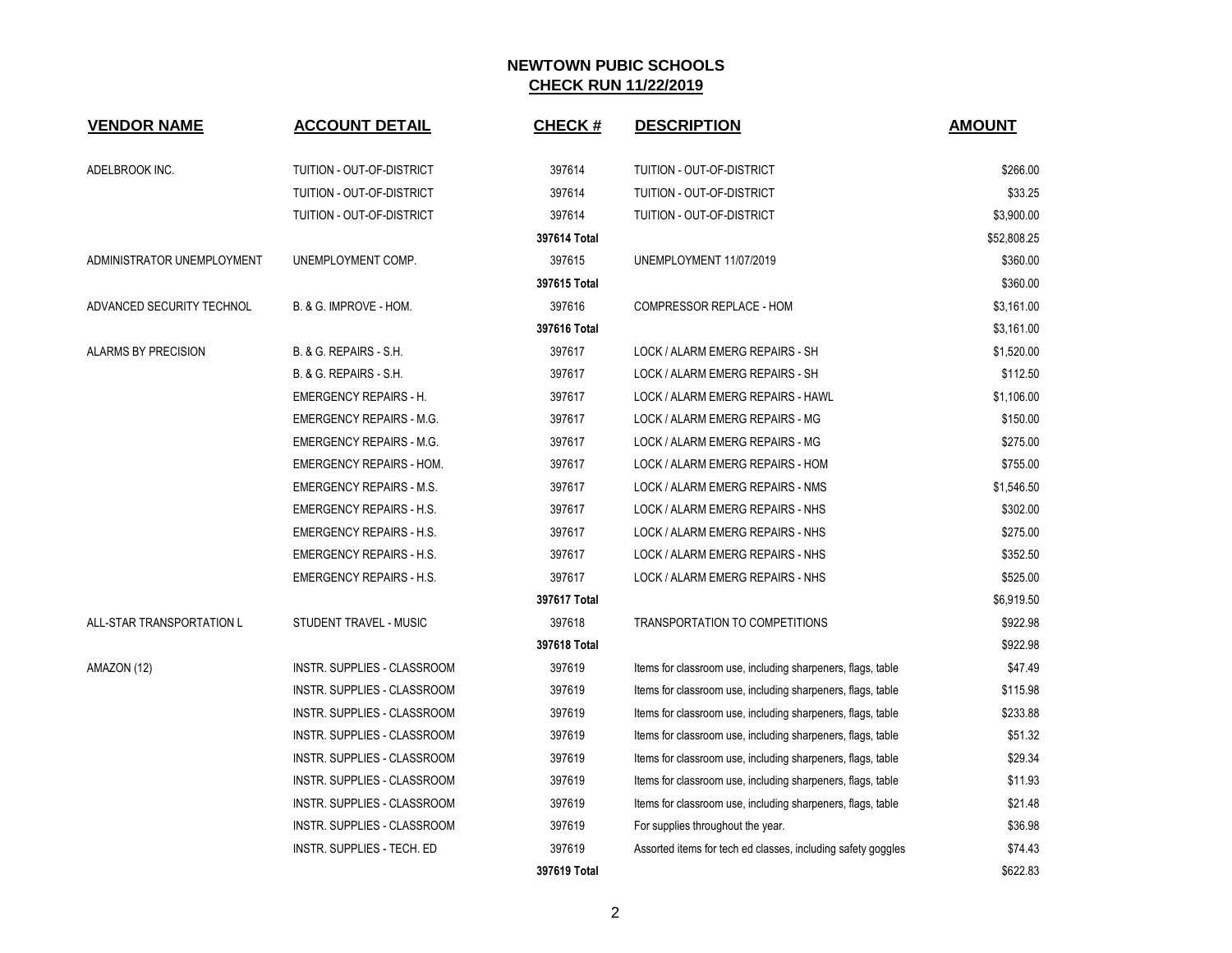| <b>VENDOR NAME</b> | <b>ACCOUNT DETAIL</b>                | <b>CHECK#</b> | <b>DESCRIPTION</b>                                                | <b>AMOUNT</b> |
|--------------------|--------------------------------------|---------------|-------------------------------------------------------------------|---------------|
| AMAZON (13)        | TEXTBOOKS - CLASSROOM                | 397620        | <b>Charter Oak Books</b>                                          | \$36.96       |
|                    | <b>TEXTBOOKS - CLASSROOM</b>         | 397620        | Shipping                                                          | \$11.50       |
|                    | <b>TEXTBOOKS - CLASSROOM</b>         | 397620        | Charter Oak Books                                                 | \$124.00      |
|                    | TEXTBOOKS - CLASSROOM                | 397620        | Shipping                                                          | \$15.96       |
|                    | <b>TEXTBOOKS - CLASSROOM</b>         | 397620        | <b>Charter Oak Books</b>                                          | \$192.78      |
|                    | TEXTBOOKS - CLASSROOM                | 397620        | Charter Oak Books                                                 | \$154.11      |
|                    |                                      | 397620 Total  |                                                                   | \$535.31      |
| AMAZON (14)        | <b>TEXTBOOKS - READING</b>           | 397621        | Various Reading Novels Free shipping                              | \$11.98       |
|                    | INSTR. SUPPLIES - GUIDANCE           | 397621        | Supplies                                                          | \$80.89       |
|                    | INSTR. SUPPLIES - GUIDANCE           | 397621        | Shipping                                                          | \$13.38       |
|                    | INSTR. SUPPLIES - GUIDANCE           | 397621        | Supplies                                                          | \$62.50       |
|                    | INSTR. SUPPLIES - GUIDANCE           | 397621        | Shipping                                                          | \$8.21        |
|                    | INSTR. SUPPLIES - CLASSROOM          | 397621        | ECR4Kids Portable Laptop writing stand                            | \$199.99      |
|                    | <b>SUPPLIES - LIBRARY</b>            | 397621        | Instructional supplies includes shipping                          | \$198.68      |
|                    | <b>SUPPLIES - LIBRARY</b>            | 397621        | Instructional supplies includes shipping                          | \$11.69       |
|                    | <b>SUPPLIES - LIBRARY</b>            | 397621        | Instructional supplies includes shipping                          | \$20.26       |
|                    |                                      | 397621 Total  |                                                                   | \$607.58      |
| AMAZON (9)         | INSTR. SUPPLIES - WORLD LANG.        | 397622        | (4) Magnetic file folder baskets, (1 set) computer speakers       | \$21.99       |
|                    | INSTR. SUPPLIES - WORLD LANG.        | 397622        | (4) Magnetic file folder baskets, (1 set) computer speakers       | \$35.16       |
|                    | INSTR. SUPPLIES - WORLD LANG.        | 397622        | (4) Magnetic file folder baskets, (1 set) computer speakers       | \$100.01      |
|                    | <b>INSTR. SUPPLIES - WORLD LANG.</b> | 397622        | (3) Multi-packs stress balls, butterfly clamps, jumbo paper clips | \$8.95        |
|                    | INSTR. SUPPLIES - WORLD LANG.        | 397622        | (3) Multi-packs stress balls, butterfly clamps, jumbo paper clips | \$63.67       |
|                    | INSTR. SUPPLIES - WORLD LANG.        | 397622        | (3) Multi-packs stress balls, butterfly clamps, jumbo paper clips | \$61.96       |
|                    | <b>INSTR. SUPPLIES - MATH</b>        | 397622        | (12) Cable charging cords, 144-count mechanical pencils           | \$80.96       |
|                    | INSTR. SUPPLIES - SOC. STUDIES       | 397622        | (2) Post-It pop-up multi-packs, (2) Post-It easel pad             | \$236.01      |
|                    | INSTR. SUPPLIES - SOC. STUDIES       | 397622        | (2) Post-It pop-up multi-packs, (2) Post-It easel pad             | \$8.95        |
|                    | INSTR. SUPPLIES - SOC. STUDIES       | 397622        | (2) Post-It pop-up multi-packs, (2) Post-It easel pad             | \$24.99       |
|                    | INSTR. SUPPLIES - SOC. STUDIES       | 397622        | (2) Post-It pop-up multi-packs, (2) Post-It easel pad             | \$23.07       |
|                    | <b>INSTR. SUPPLIES - MUSIC</b>       | 397622        | MUSIC FOR SIGHT SINGING- STEREO JACK ADAPTER                      | \$1,073.58    |
|                    | <b>INSTR. SUPPLIES - MUSIC</b>       | 397622        | MUSIC FOR SIGHT SINGING- STEREO JACK ADAPTER                      | \$9.62        |
|                    | INSTR. SUPPLIES - SOC. STUDIES       | 397622        | Constantine's Sword did (A. Metz). No shipping.                   | \$23.40       |
|                    | INSTR. SUPPLIES - C.W.E.             | 397622        | Large Ziploc bags, Drill Brush kit, Bounce hose blower            | \$104.71      |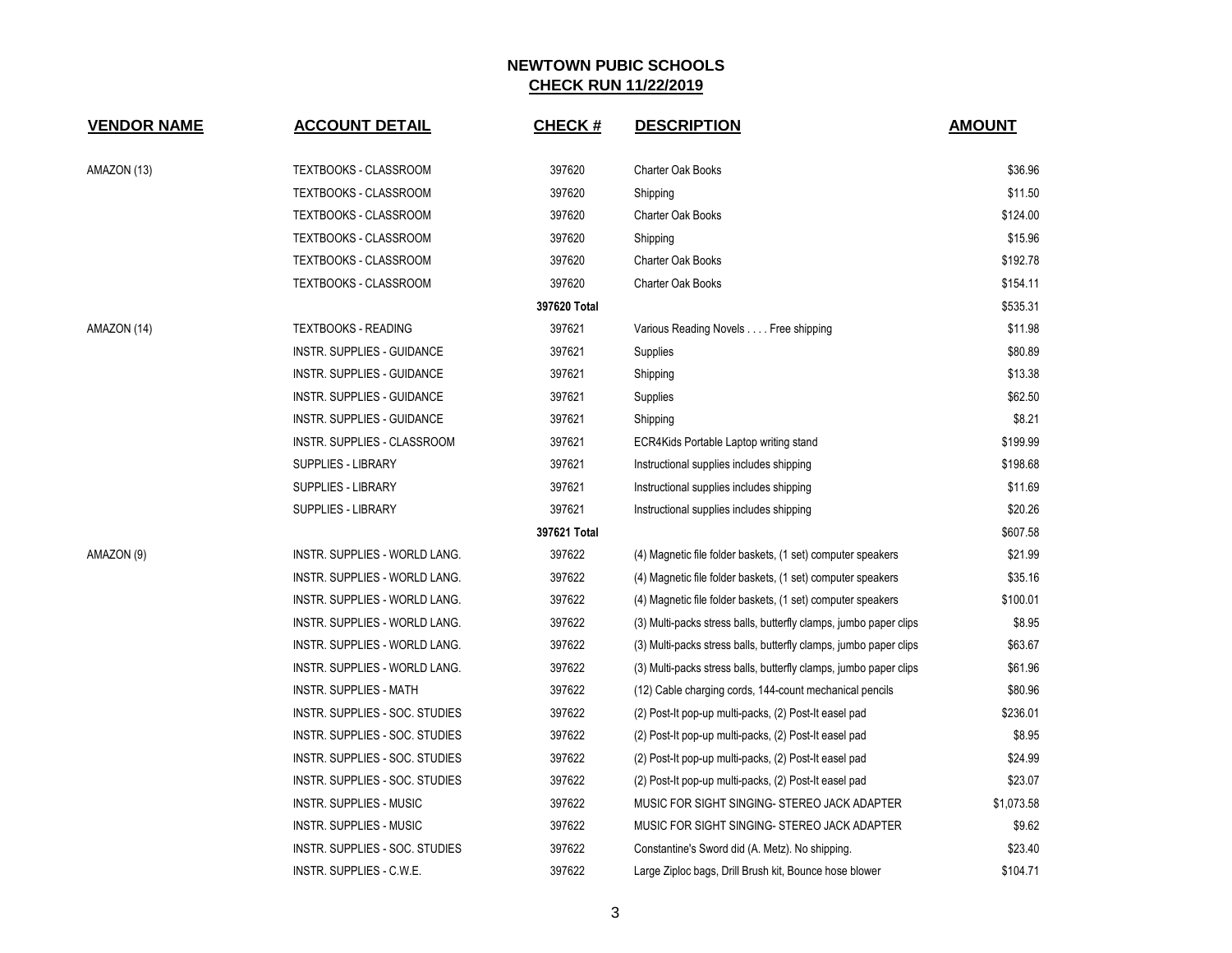| <b>VENDOR NAME</b>      | <b>ACCOUNT DETAIL</b>                | <b>CHECK#</b> | <b>DESCRIPTION</b>                                           | <b>AMOUNT</b> |
|-------------------------|--------------------------------------|---------------|--------------------------------------------------------------|---------------|
| AMAZON (9)              | INSTR. SUPPLIES - C.W.E.             | 397622        | Large Ziploc bags, Drill Brush kit, Bounce hose blower       | \$19.95       |
|                         | INSTR. SUPPLIES - C.W.E.             | 397622        | Large Ziploc bags, Drill Brush kit, Bounce hose blower       | \$34.80       |
|                         | INSTR. SUPPLIES - C.W.E.             | 397622        | Large Ziploc bags, Drill Brush kit, Bounce hose blower       | \$27.05       |
|                         | INSTR. SUPPLIES - C.W.E.             | 397622        | Large Ziploc bags, Drill Brush kit, Bounce hose blower       | \$14.40       |
|                         | <b>INSTR. SUPPLIES - SCIENCE</b>     | 397622        | SOLUNA SOLAR ECLIPSE GLASSES (10 PACK)                       | \$54.95       |
|                         | INSTR. SUPPLIES - ENGLISH            | 397622        | Labels, Pens, Tape                                           | \$28.94       |
|                         | INSTR. SUPPLIES - SCIENCE            | 397622        | Balance Scale, Weather Stick, Tape, Pens, Labels, Pens       | \$99.88       |
|                         | <b>INSTR. SUPPLIES - ART</b>         | 397622        | US Art Frames 20 x 26 Black Nugget 1 Inch, Wood Composite    | \$158.97      |
|                         | <b>INSTR. SUPPLIES - ART</b>         | 397622        | US Art Frames 20 x 26 Black Nugget 1 Inch, Wood Composite    | \$61.16       |
|                         | <b>INSTR. SUPPLIES - ART</b>         | 397622        | US Art Frames 20 x 26 Black Nugget 1 Inch, Wood Composite    | \$26.60       |
|                         | INSTR. SUPPLIES - CLASSROOM          | 397622        | (12-pack) Royal Blue Plastic Table Covers 54x108" TABLECLOTH | \$15.89       |
|                         | <b>INSTR. SUPPLIES - MATH</b>        | 397622        | Activity-Based Statistics Instructor Resources book.         | \$198.07      |
|                         | <b>INSTR. SUPPLIES - MATH</b>        | 397622        | Shipping fee.                                                | \$3.99        |
|                         | INSTR. SUPPLIES - LIFE MAN./CULINARY | 397622        | KRUPS Belgian Waffle Maker, Waffle Maker                     | \$72.90       |
|                         | INSTR. SUPPLIES - LIFE MAN./CULINARY | 397622        | KRUPS Belgian Waffle Maker, Waffle Maker                     | \$8.62        |
|                         | INSTR. SUPPLIES - LIFE MAN./CULINARY | 397622        | KRUPS Belgian Waffle Maker, Waffle Maker                     | \$59.94       |
|                         | INSTR. SUPPLIES - LIFE MAN./CULINARY | 397622        | KRUPS Belgian Waffle Maker, Waffle Maker                     | \$373.01      |
|                         | INSTR. SUPPLIES - LIFE MAN./CULINARY | 397622        | KRUPS Belgian Waffle Maker, Waffle Maker                     | \$29.97       |
|                         | <b>INSTR. SUPPLIES - ART</b>         | 397622        | Darice Paddle Wire, 22-Gauge, Green, 38 Yards                | \$8.48        |
|                         | INSTR. SUPPLIES - MATH               | 397622        | (24-pack) Gel pens, light bulbs, binder clips. No shipping.  | \$33.17       |
|                         | INSTR. SUPPLIES - ENGLISH            | 397622        | Binns, pencil sharpeners, dust pan and brush set             | \$20.02       |
|                         | INSTR. SUPPLIES - ENGLISH            | 397622        | Binns, pencil sharpeners, dust pan and brush set             | \$49.98       |
|                         | <b>INSTR. SUPPLIES - SCIENCE</b>     | 397622        | Dust pan and brush set, Binns, pencil sharpeners             | \$73.00       |
|                         |                                      | 397622 Total  |                                                              | \$3,350.77    |
| AMERICAN RED CROSS      | STAFF TRAIN. - HEALTH ADMIN.         | 397623        | CPR/FIRST AID TRAINING 2019/20                               | \$338.40      |
|                         |                                      | 397623 Total  |                                                              | \$338.40      |
| ART SUPPLIES WHOLESALE  | <b>INSTR. SUPPLIES - ART</b>         | 397624        | Crayola Oil Pastels, hexagonal, 28/set, Cat. #4628C          | \$41.75       |
|                         |                                      | 397624 Total  |                                                              | \$41.75       |
| AUTO HOME COMMERCIAL    | <b>EMERGENCY REPAIRS - H.</b>        | 397625        | PA SYSTEM / CLOCK REPAIRS - HAWL                             | \$580.12      |
|                         |                                      | 397625 Total  |                                                              | \$580.12      |
| <b>BEIERLE, PHILLIP</b> | STAFF TRAVEL - STAFF DEVELOP.        | 397626        | <b>TRAVEL PROF DEV</b>                                       | \$76.21       |
|                         |                                      | 397626 Total  |                                                              | \$76.21       |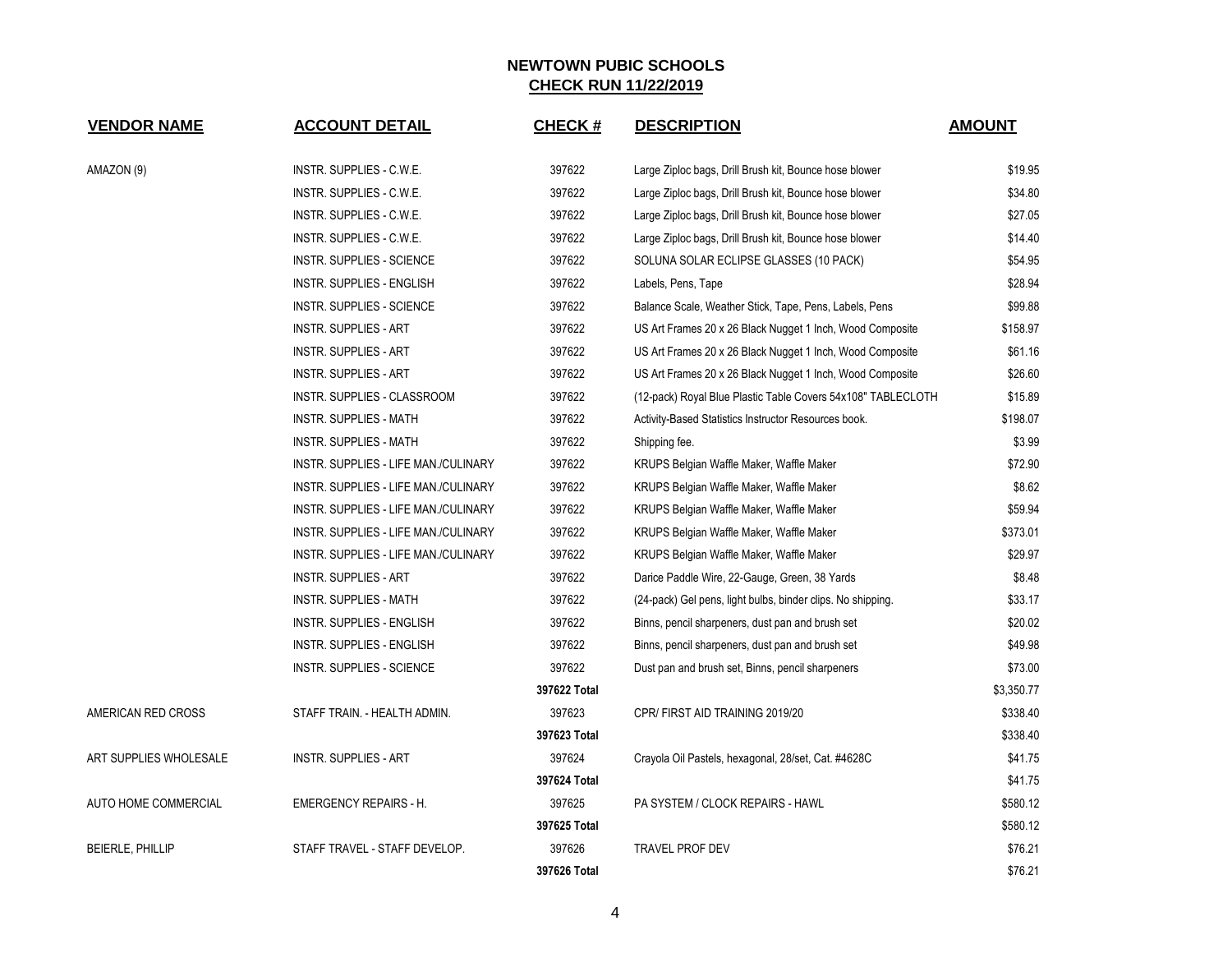| <b>VENDOR NAME</b>               | <b>ACCOUNT DETAIL</b>               | <b>CHECK#</b> | <b>DESCRIPTION</b>                                         | <b>AMOUNT</b> |
|----------------------------------|-------------------------------------|---------------|------------------------------------------------------------|---------------|
| BEST ROUND GOLF CAR REPAIR       | <b>REPAIRS - SPORTS</b>             | 397627        | Ref.INV# 15915 Pick-up and repair AD Golf Cart             | \$380.50      |
|                                  |                                     | 397627 Total  |                                                            | \$380.50      |
| <b>BLANK, AARON</b>              | <b>INSTR. SUPPLIES - P.E.</b>       | 397628        | SUPPLIES SPORTS                                            | \$112.50      |
|                                  |                                     | 397628 Total  |                                                            | \$112.50      |
| <b>BLICK ART MATERIALS</b>       | <b>INSTR. SUPPLIES - ART</b>        | 397629        | Blick Tempera, Yellow-Green, Quart, Cat. #00011-7347       | \$51.60       |
|                                  | <b>INSTR. SUPPLIES - ART</b>        | 397629        | Blick Tempera Cakes, Blue, Cat. #00001-5025                | \$13.44       |
|                                  | <b>INSTR. SUPPLIES - ART</b>        | 397629        | Blick Tempera Cakes, Yellow, Cat. #E00001-4023             | \$13.44       |
|                                  | <b>INSTR. SUPPLIES - ART</b>        | 397629        | Sharpie Markers, 24 color set, Cat. #E21316-0249           | \$109.08      |
|                                  | <b>INSTR. SUPPLIES - ART</b>        | 397629        | UHU Glue Stick, 1.41 oz., Cat. #E23822-0130                | \$35.10       |
|                                  | <b>INSTR. SUPPLIES - ART</b>        | 397629        | Mayco Stroke & Coat Kit, 16 oz. bottles, Cat. #E30433-1010 | \$145.82      |
|                                  |                                     | 397629 Total  |                                                            | \$368.48      |
| BOYLES, DR. NANCY                | STAFF TRAIN. - STAFF DEVELOP.       | 397630        | PD - November 5, 2019: Reading, Writing, and Rigor-        | \$2,500.00    |
|                                  |                                     | 397630 Total  |                                                            | \$2,500.00    |
| <b>BROOKS ENVIRONMENTAL CONS</b> | PROF. SERV. - B. & G.               | 397631        | ASBESTOS DESIGNATED PERSON 2019-2020                       | \$850.00      |
|                                  | PROF. SERV. - B. & G.               | 397631        | ASBESTOS INSPECTIONS / SAMPLE ANALYSIS                     | \$623.00      |
|                                  | PROF. SERV. - B. & G.               | 397631        | ASBESTOS INSPECTIONS / SAMPLE ANALYSIS                     | \$334.00      |
|                                  | PROF. SERV. - B. & G.               | 397631        | MOLD INSPECTION / SAMPLING - NHS                           | \$735.00      |
|                                  |                                     | 397631 Total  |                                                            | \$2,542.00    |
| CARSON DELLOSA EDUCATION         | <b>TEXTBOOKS - SCIENCE</b>          | 397632        | INTERACTIVE NOTEBOOK EARTH SCIENCE 405008                  | \$19.98       |
|                                  |                                     | 397632 Total  |                                                            | \$19.98       |
| CDW GOVERNMENT, INC.             | EQUIPMENT - INFO. TECH.             | 397633        | Lenovo Chrome Book 14e 4 GB Ram 32 GB                      | \$21,150.00   |
|                                  | EQUIPMENT - INFO. TECH.             | 397633        | Lenovo Accidental Damage Protection                        | \$2,775.00    |
|                                  | EQUIPMENT - INFO. TECH.             | 397633        | Google Chrome Management Console License Education         | \$1,800.00    |
|                                  |                                     | 397633 Total  |                                                            | \$25,725.00   |
| <b>CES</b>                       | REPAIRS - SP/HEAR.                  | 397634        | <b>ASSISTIVE TECH MS</b>                                   | \$1,002.00    |
|                                  |                                     | 397634 Total  |                                                            | \$1,002.00    |
| COLLEGE BOARD, THE               | MEMBERSHIPS - GUIDANCE              | 397635        | MEMBERSHIP FEE 2019-2020                                   | \$400.00      |
|                                  |                                     | 397635 Total  |                                                            | \$400.00      |
| <b>COMMERCIAL KITCHENS INC.</b>  | B. & G. REPAIRS - H.S.              | 397636        | <b>CULINARY PILOT LIGHT REPAIR - NHS</b>                   | \$134.00      |
|                                  |                                     | 397636 Total  |                                                            | \$134.00      |
| CONN CUSTOM AQUATICS LLC         | <b>B&amp;G SUPPLIES - CUSTODIAL</b> | 397637        | SWIMMING POOL CHLORINE - NHS                               | \$1,585.00    |
|                                  |                                     | 397637 Total  |                                                            | \$1,585.00    |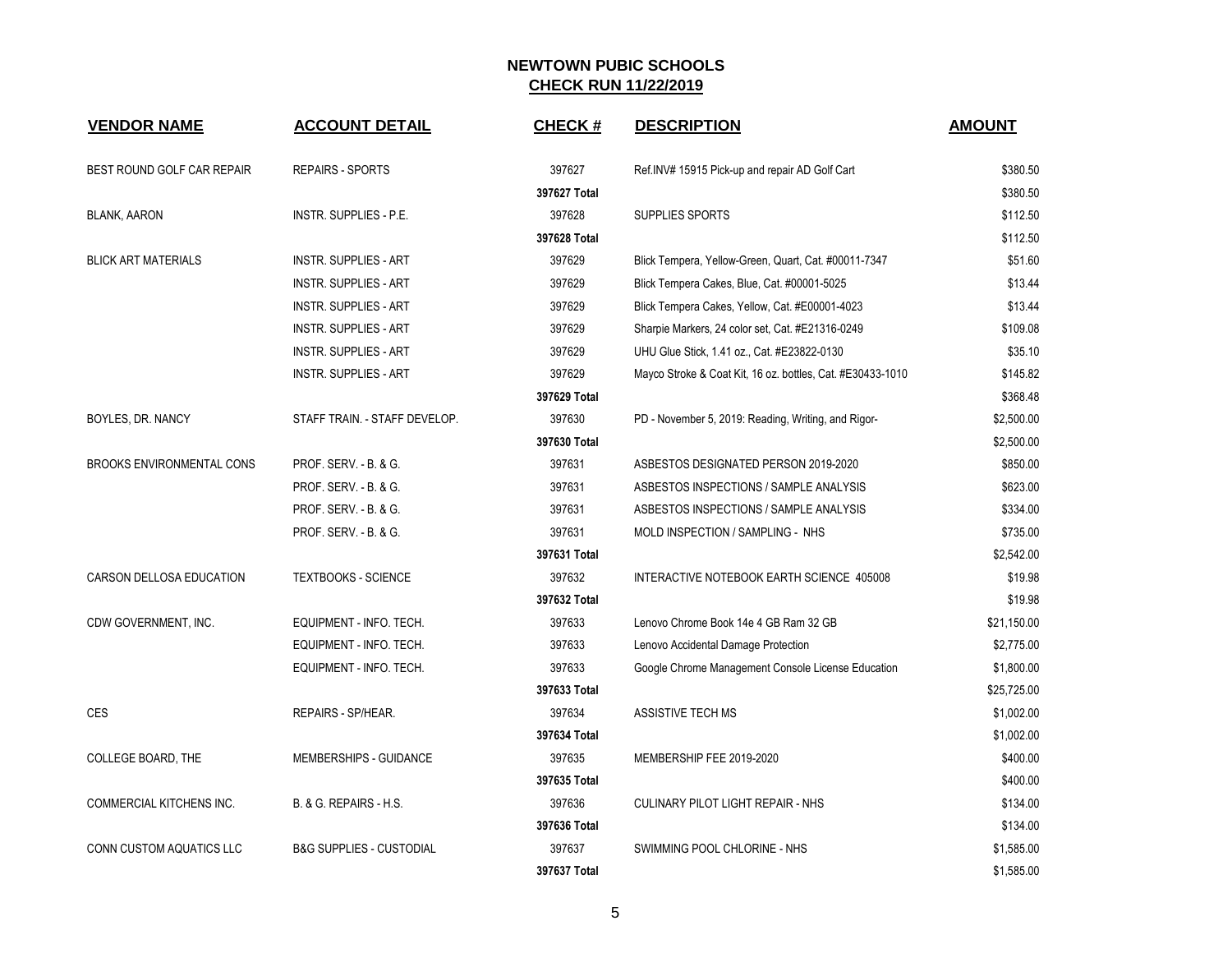| <b>VENDOR NAME</b>                 | <b>ACCOUNT DETAIL</b>            | <b>CHECK#</b> | <b>DESCRIPTION</b>                                 | <b>AMOUNT</b> |
|------------------------------------|----------------------------------|---------------|----------------------------------------------------|---------------|
| CONN SCIENCE FAIR AS               | <b>INSTR. SUPPLIES - SCIENCE</b> | 397638        | 2020 registration for 2 high school student spaces | \$90.00       |
|                                    |                                  | 397638 Total  |                                                    | \$90.00       |
| CONNORS, JENNA                     | STAFF TRAIN. - ADMIN.            | 397639        | ASCD HOTEL & MEALS                                 | \$1,031.04    |
|                                    |                                  | 397639 Total  |                                                    | \$1,031.04    |
| CONRON, NANCY                      | STAFF TRAVEL - STAFF DEVELOP.    | 397640        | TRAVEL ESL SERV OCT 2019                           | \$85.03       |
|                                    | STAFF TRAVEL - STAFF DEVELOP.    | 397640        | TRAVEL EL SERV SEPT 2019                           | \$18.39       |
|                                    |                                  | 397640 Total  |                                                    | \$103.42      |
| <b>CREATIVE FINANCIAL STAFFI</b>   | <b>EXTRA WORK - DISTRICT</b>     | 397641        | STAFFING SERV FOR PAYROLL POSITION                 | \$1,260.00    |
|                                    |                                  | 397641 Total  |                                                    | \$1,260.00    |
| <b>CUTTING EDGE HOME SERVICE</b>   | <b>B&amp;G CONTRACTED SERV.</b>  | 397642        | GRASS CUTTING SVC - RIS 2019-2020                  | \$396.00      |
|                                    |                                  | 397642 Total  |                                                    | \$396.00      |
| DEMCO INC.                         | <b>SUPPLIES - LIBRARY</b>        | 397643        | Library supplies (See attached) NO SHIPPING        | \$225.77      |
|                                    |                                  | 397643 Total  |                                                    | \$225.77      |
| DEVINE, PAUL                       | STAFF TRAVEL - B & G ADMIN.      | 397644        | TRAVEL OCT 2019                                    | \$186.53      |
|                                    |                                  | 397644 Total  |                                                    | \$186.53      |
| <b>EAGLE FENCE &amp; GUARDRAIL</b> | <b>EMERGENCY REPAIRS - H.S.</b>  | 397645        | SECURITY GATE REPAIRS - NHS                        | \$1,507.75    |
|                                    |                                  | 397645 Total  |                                                    | \$1,507.75    |
| <b>EDADVANCE</b>                   | TUITION - OUT-OF-DISTRICT        | 397646        | TUITION - OUT-OF-DISTRICT                          | \$7,613.63    |
|                                    |                                  | 397646 Total  |                                                    | \$7,613.63    |
| ENVIROCARE PEST CONTROL L          | <b>B&amp;G CONTRACTED SERV.</b>  | 397647        | PEST CONTROL MONTHLY                               | \$60.00       |
|                                    | <b>B&amp;G CONTRACTED SERV.</b>  | 397647        | PEST CONTROL MONTHLY                               | \$60.00       |
|                                    | <b>B&amp;G CONTRACTED SERV.</b>  | 397647        | PEST CONTROL MONTHLY                               | \$60.00       |
|                                    | <b>B&amp;G CONTRACTED SERV.</b>  | 397647        | PEST CONTROL MONTHLY                               | \$60.00       |
|                                    | <b>B&amp;G CONTRACTED SERV.</b>  | 397647        | PEST CONTROL MONTHLY                               | \$60.00       |
|                                    | <b>B&amp;G CONTRACTED SERV.</b>  | 397647        | PEST CONTROL MONTHLY                               | \$60.00       |
|                                    | <b>B&amp;G CONTRACTED SERV.</b>  | 397647        | PEST CONTROL MONTHLY                               | \$85.00       |
|                                    |                                  | 397647 Total  |                                                    | \$445.00      |
| EPLUS TECHNOLOGY, INC.             | EQUIPMENT - INFO. TECH.          | 397648        | NHS -replacement of 3 switches, fiber uplinks,     | \$3,017.40    |
|                                    | EQUIPMENT - INFO. TECH.          | 397648        | RIS-Wireless upgrade 60 Aps                        | \$152.99      |
|                                    |                                  | 397648 Total  |                                                    | \$3,170.39    |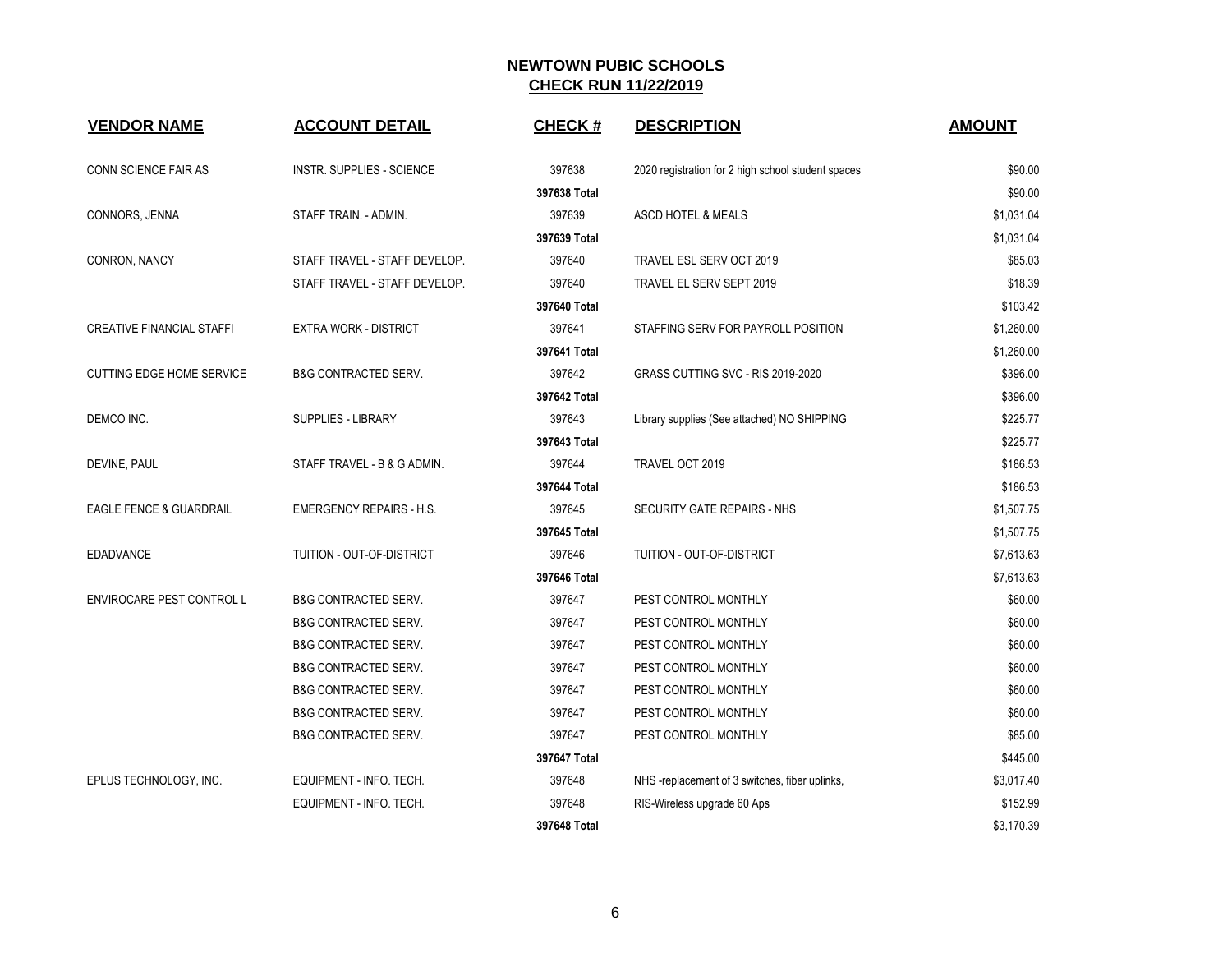| <b>VENDOR NAME</b>              | <b>ACCOUNT DETAIL</b>          | <b>CHECK#</b> | <b>DESCRIPTION</b>                                   | <b>AMOUNT</b> |
|---------------------------------|--------------------------------|---------------|------------------------------------------------------|---------------|
| FAIR AUTO SUPPLY                | <b>REPAIRS - MAINT.</b>        | 397649        | <b>MAINT VEHICLE REPAIR PARTS</b>                    | \$166.29      |
|                                 | <b>REPAIRS - MAINT.</b>        | 397649        | <b>MAINT VEHICLE REPAIR PARTS</b>                    | \$163.48      |
|                                 | REPAIRS - MAINT.               | 397649        | <b>MAINT VEHICLE REPAIR PARTS</b>                    | \$32.94       |
|                                 | REPAIRS - MAINT.               | 397649        | <b>MAINT VEHICLE REPAIR PARTS</b>                    | \$183.76      |
|                                 | <b>REPAIRS - MAINT.</b>        | 397649        | <b>MAINT VEHICLE REPAIR PARTS</b>                    | \$7.39        |
|                                 | REPAIRS - MAINT.               | 397649        | <b>MAINT VEHICLE REPAIR PARTS</b>                    | \$77.59       |
|                                 | REPAIRS - MAINT.               | 397649        | <b>MAINT VEHICLE REPAIR PARTS</b>                    | \$13.47       |
|                                 | <b>REPAIRS - MAINT.</b>        | 397649        | <b>MAINT VEHICLE REPAIR PARTS</b>                    | \$628.88      |
|                                 | <b>REPAIRS - MAINT.</b>        | 397649        | MAINT VEHICLE REPAIR PARTS                           | (\$26.88)     |
|                                 | <b>REPAIRS - MAINT.</b>        | 397649        | <b>MAINT VEHICLE REPAIR PARTS</b>                    | \$76.73       |
|                                 | REPAIRS - MAINT.               | 397649        | <b>MAINT VEHICLE REPAIR PARTS</b>                    | \$596.47      |
|                                 | REPAIRS - MAINT.               | 397649        | <b>MAINT VEHICLE REPAIR PARTS</b>                    | \$153.21      |
|                                 | REPAIRS - MAINT.               | 397649        | MAINT VEHICLE REPAIR PARTS                           | (\$394.85)    |
|                                 |                                | 397649 Total  |                                                      | \$1,678.48    |
| <b>FLAGHOUSE</b>                | <b>INSTR. SUPPLIES - P.E.</b>  | 397650        | Items for course, including harnesses, Rope, helmets | (\$495.00)    |
|                                 | INSTR. SUPPLIES - P.E.         | 397650        | Items for course, including harnesses, Rope, helmets | \$550.00      |
|                                 |                                | 397650 Total  |                                                      | \$55.00       |
| <b>FLAGHOUSE</b>                | INSTR. SUPPLIES - P.E.         | 397651        | FALL BODY HARNESS- CHALLENGE COURSE                  | \$235.48      |
|                                 |                                | 397651 Total  |                                                      | \$235.48      |
| <b>FOLLETT SCHOOL SOLUTIONS</b> | <b>SUPPLIES - LIBRARY</b>      | 397652        | Various Titles - no shipping                         | \$2,204.78    |
|                                 | <b>SUPPLIES - LIBRARY</b>      | 397652        | Various Titles - no shipping                         | \$356.57      |
|                                 | SUPPLIES - LIBRARY             | 397652        | Various Titles - no shipping                         | \$639.50      |
|                                 |                                | 397652 Total  |                                                      | \$3,200.85    |
| <b>FOLLETT SCHOOL SOLUTIONS</b> | <b>TEXTBOOKS - WORLD LANG.</b> | 397653        | Books for student use in Spanish and French classes  | \$1,898.40    |
|                                 | TEXTBOOKS - WORLD LANG.        | 397653        | Books for student use in Spanish and French classes  | \$4,393.95    |
|                                 |                                | 397653 Total  |                                                      | \$6,292.35    |
| FOLLETT SCHOOL SOLUTIONS        | <b>SUPPLIES - LIBRARY</b>      | 397654        | 113 Assorted Titles---SEE ATTACHED                   | \$1,368.39    |
|                                 | <b>SUPPLIES - LIBRARY</b>      | 397654        | 113 Assorted Titles---SEE ATTACHED                   | \$254.42      |
|                                 | SUPPLIES - LIBRARY             | 397654        | 113 Assorted Titles---SEE ATTACHED                   | \$12.65       |
|                                 |                                | 397654 Total  |                                                      | \$1,635.46    |
| <b>GABRIEL, JANICE</b>          | STAFF TRAVEL - CLASSROOM       | 397655        | PARKING EDTA CONF 09/24/2019                         | \$132.00      |
|                                 |                                | 397655 Total  |                                                      | \$132.00      |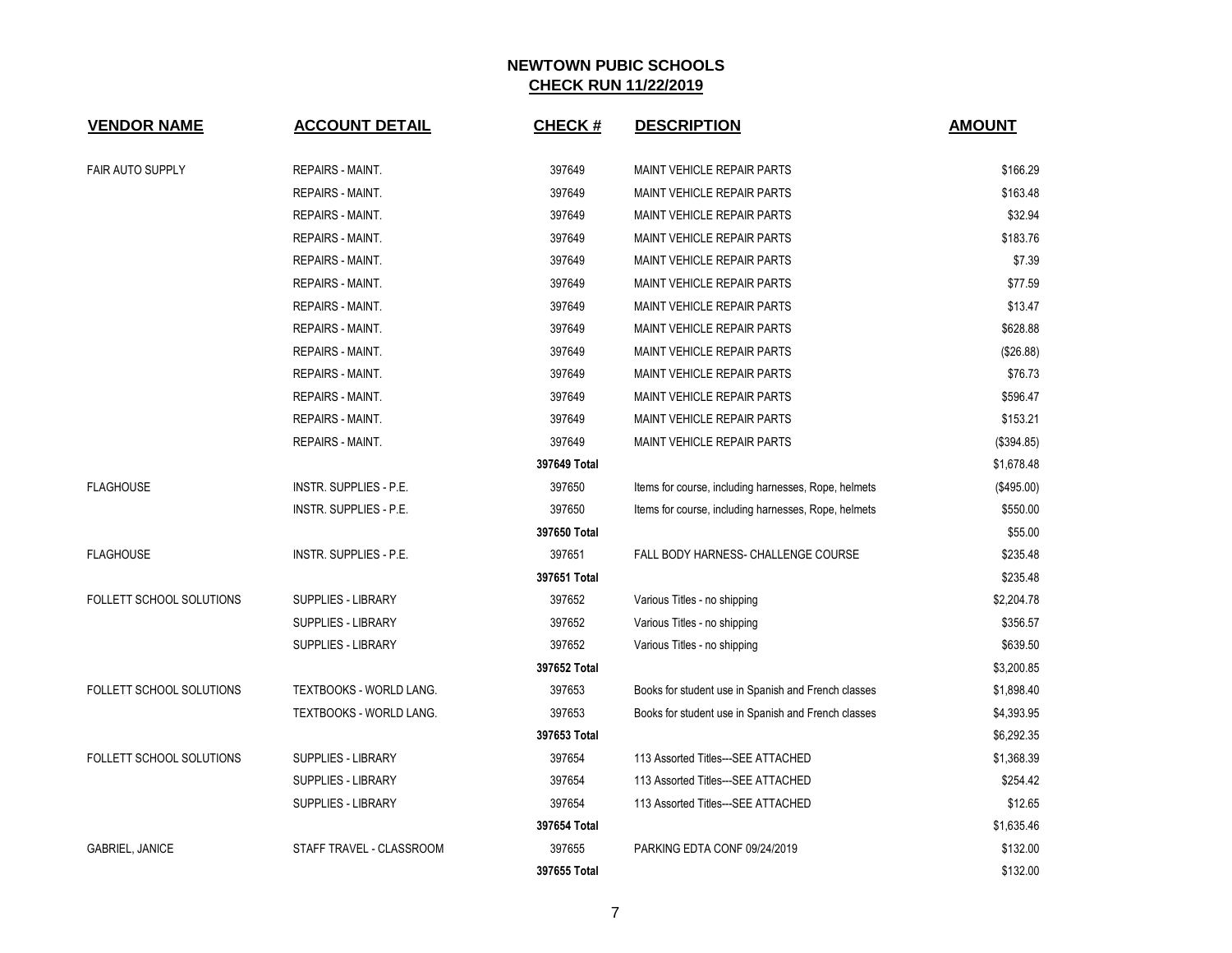| <b>VENDOR NAME</b>          | <b>ACCOUNT DETAIL</b>               | <b>CHECK#</b>          | <b>DESCRIPTION</b>                                   | <b>AMOUNT</b>        |
|-----------------------------|-------------------------------------|------------------------|------------------------------------------------------|----------------------|
| <b>GOPHER</b>               | INSTR. SUPPLIES - P.E.              | 397656                 | Instructional supplies Quote #528421                 | \$239.80             |
|                             | INSTR. SUPPLIES - P.E.              | 397656                 | Shipping                                             | \$20.38              |
|                             |                                     | 397656 Total           |                                                      | \$260.18             |
| <b>GRAINGER</b>             | <b>B&amp;G SUPPLIES - MAINT.</b>    | 397657                 | LED BULBS FOR FOOD SVC - ALL SCHOOLS                 | (\$24.00)            |
|                             | <b>B&amp;G SUPPLIES - MAINT.</b>    | 397657                 | LED BULBS FOR FOOD SVC - ALL SCHOOLS                 | \$89.04              |
|                             | <b>B&amp;G SUPPLIES - MAINT.</b>    | 397657                 | PLUMBING SUPPLIES (SHOP STOCK)                       | \$327.20             |
|                             | <b>B&amp;G SUPPLIES - MAINT.</b>    | 397657                 | PLUMBING SUPPLIES (SHOP STOCK)                       | \$2,114.62           |
|                             | <b>B&amp;G SUPPLIES - MAINT.</b>    | 397657                 | 3X5 OUTDOOR FLAG (HOM) - MAINT SUPPLIES              | \$53.68              |
|                             |                                     | 397657 Total           |                                                      | \$2,560.54           |
| HB COMMUNICATIONS INC.      | REPAIRS - INFO. TECH.               | 397658                 | Repair cabling and install HDMI plate in B141 at NHS | \$290.00             |
|                             | REPAIRS - INFO. TECH.               | 397658                 | Repair cabling and install HDMI plate in B141 at NHS | \$522.00             |
|                             |                                     | 397658 Total           |                                                      | \$812.00             |
|                             |                                     |                        |                                                      |                      |
| <b>HEIN, ROBERT</b>         | <b>B&amp;G SUPPLIES - CUSTODIAL</b> | 397659<br>397659 Total | SHOES (100374)                                       | \$127.60<br>\$127.60 |
| HINE BROTHERS               | EQUIPMENT - MAINTENANCE             | 397660                 | PLOW PACKAGE FOR NEW MAINT VEHICLE - 100NT           |                      |
|                             |                                     |                        |                                                      | \$2,276.48           |
|                             |                                     | 397660 Total           |                                                      | \$2,276.48           |
| <b>HOCON GAS OF DANBURY</b> | FUEL FOR VEHICLES - TRANS.          | 397661                 | PROPANE 2136.90 UNITS                                | \$2,299.09           |
|                             | FUEL FOR VEHICLES - TRANS.          | 397661                 | PROPANE 1006.90 UNITS                                | \$1,083.32           |
|                             |                                     | 397661 Total           |                                                      | \$3,382.41           |
| HOMETOWN TOOL LLC           | <b>B&amp;G SUPPLIES - CUSTODIAL</b> | 397662                 | CUSTODIAN UNIFORMS 2019-2020                         | \$174.00             |
|                             | <b>B&amp;G SUPPLIES - CUSTODIAL</b> | 397662                 | CUSTODIAN UNIFORMS 2019-2020                         | \$168.00             |
|                             |                                     | 397662 Total           |                                                      | \$342.00             |
| HUETTNER, JENNIFER          | STAFF TRAVEL - CLASSROOM            | 397663                 | <b>TRAVEL ATHLETIC COMP</b>                          | \$13.46              |
|                             |                                     | 397663 Total           |                                                      | \$13.46              |
| HUGH'S MECHANICAL EQUIPMENT | PROF. SERV. - B. & G.               | 397664                 | UNDERGROUND STORAGE TANK INSPECTIONS                 | \$1,050.00           |
|                             |                                     | 397664 Total           |                                                      | \$1,050.00           |
| HUSSEY SEATING COMPANY      | <b>EMERGENCY REPAIRS - H.S.</b>     | 397665                 | GYM BBALL HOOP REPAIR - NHS                          | \$380.00             |
|                             |                                     | 397665 Total           |                                                      | \$380.00             |
| INSTITUTE OF PROFESSIONAL   | TUITION - OUT-OF-DISTRICT           | 397666                 | TUITION - OUT-OF-DISTRICT                            | \$10,690.00          |
|                             | TUITION - OUT-OF-DISTRICT           | 397666                 | TUITION - OUT-OF-DISTRICT                            | \$400.00             |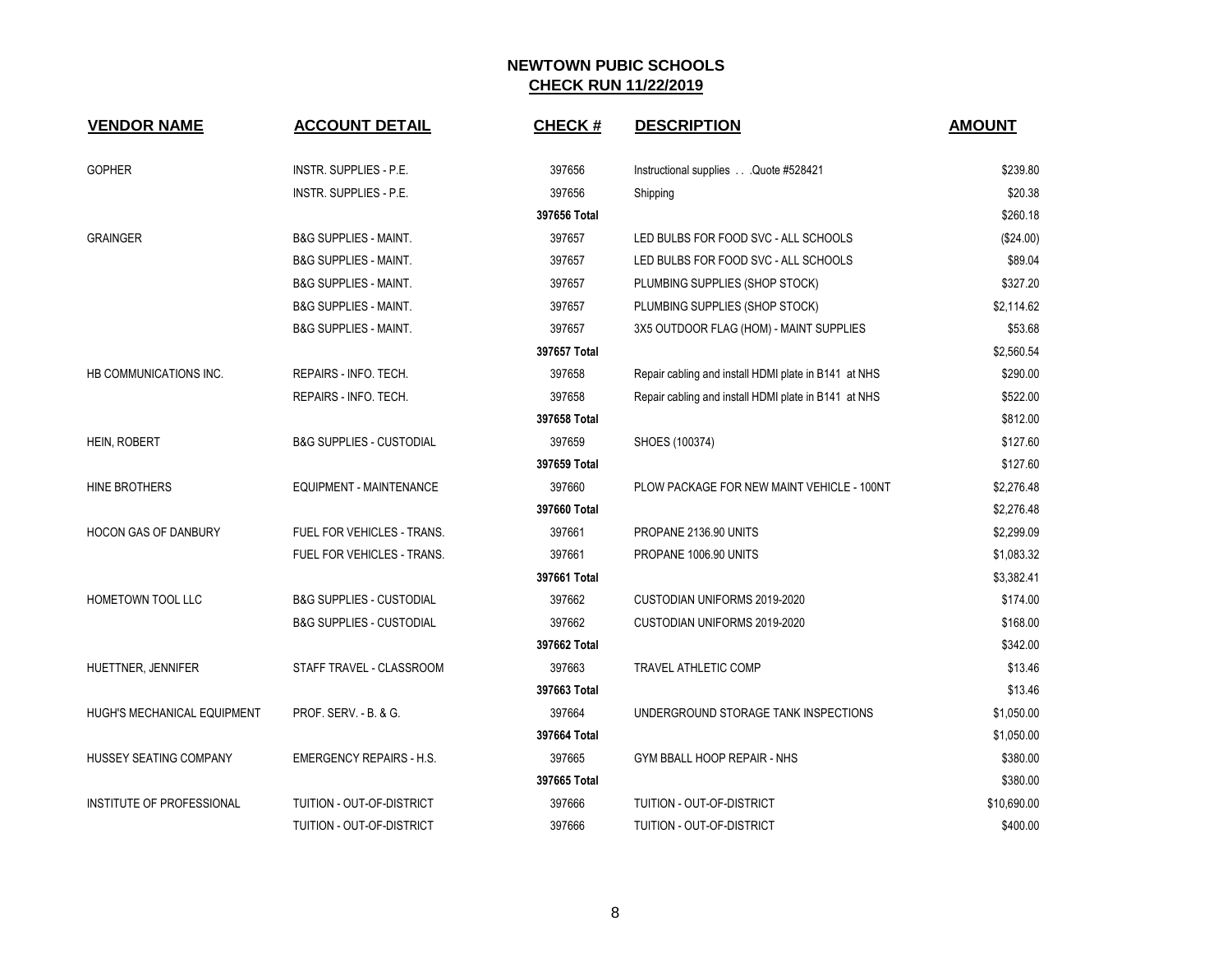| <b>VENDOR NAME</b>             | <b>ACCOUNT DETAIL</b>            | <b>CHECK#</b> | <b>DESCRIPTION</b>                                        | <b>AMOUNT</b> |
|--------------------------------|----------------------------------|---------------|-----------------------------------------------------------|---------------|
| INSTITUTE OF PROFESSIONAL      | TUITION - OUT-OF-DISTRICT        | 397666        | TUITION - OUT-OF-DISTRICT                                 | \$6,490.00    |
|                                | TUITION - OUT-OF-DISTRICT        | 397666        | TUITION - OUT-OF-DISTRICT                                 | \$600.00      |
|                                |                                  | 397666 Total  |                                                           | \$18,180.00   |
| <b>INTEGRITY PIANO SERVICE</b> | <b>REPAIRS - MUSIC</b>           | 397667        | Piano tuning Yamaha Upright P22, 28106 - Orchestra Room   | \$138.00      |
|                                |                                  | 397667 Total  |                                                           | \$138.00      |
| J.C. MUSIC, LLC                | <b>REPAIRS - MUSIC</b>           | 397668        | DOUBLE BASSES INSTRUMENT REPAIRS                          | \$89.00       |
|                                |                                  | 397668 Total  |                                                           | \$89.00       |
| JOHNSON JULIANN RN             | STAFF TRAVEL - ELEM.             | 397669        | <b>TRAVEL DIABETICS CONF</b>                              | \$169.36      |
|                                |                                  | 397669 Total  |                                                           | \$169.36      |
| <b>JOLLY FARMER PRODUCTS</b>   | INSTR. SUPPLIES - C.W.E.         | 397670        | assorted mums, cabbage and kale for sale in the Greenery  | \$375.40      |
|                                |                                  | 397670 Total  |                                                           | \$375.40      |
| JURGEN, RAY CO.                | REPAIRS - TECH ED.               | 397671        | SERVICE AND INSPECTION OF LIFTS                           | \$450.00      |
|                                |                                  | 397671 Total  |                                                           | \$450.00      |
| KOHN, PAMELA                   | <b>INSTR. SUPPLIES - READING</b> | 397672        | <b>READING SUPPLIES</b>                                   | \$35.98       |
|                                |                                  | 397672 Total  |                                                           | \$35.98       |
| LEAHY'S FUELS INC.             | PROPANE & NATURAL GAS - H.S.     | 397673        | PROPANE 864.4 UNITS H/S                                   | \$1,374.40    |
|                                | PROPANE & NATURAL GAS - H.S.     | 397673        | PROPANE 16.5 UNITS H/S                                    | \$26.24       |
|                                |                                  | 397673 Total  |                                                           | \$1,400.64    |
| MASON W.B. INC.                | OFF. SUPPLIES - BUS. SERV.       | 397674        | <b>WATER 2019/20</b>                                      | \$29.95       |
|                                | <b>INSTR. SUPPLIES - ART</b>     | 397674        | Standard Crayola Crayons Tuck Box, 16 colors/box,         | (\$8.60)      |
|                                | <b>INSTR. SUPPLIES - ART</b>     | 397674        | Standard Crayola Crayons Tuck Box, 16 colors/box          | \$8.60        |
|                                | <b>INSTR. SUPPLIES - ART</b>     | 397674        | Crayola Colored Pencils, 50 colors/box, Cat.              | \$44.90       |
|                                | <b>INSTR. SUPPLIES - ART</b>     | 397674        | Standard Crayola Crayons Tuck Box, 16 colors/box,         | \$8.60        |
|                                | <b>INSTR. SUPPLIES - ART</b>     | 397674        | Prism color, 24 colors/box, Cat. # SAN92805               | \$96.40       |
|                                | INSTR. SUPPLIES - ART            | 397674        | Crayola metallic colored pencils, 8/set, Cat. # CYO683708 | \$19.44       |
|                                | INSTR. SUPPLIES - ART            | 397674        | Sakura Cray-Pas Oil Pastels, set of 25, Cat. #SAKXEP25,   | \$19.92       |
|                                | OFF. SUPPLIES - PUPIL SERV.      | 397674        | <b>BOTTLED WATER</b>                                      | \$51.90       |
|                                |                                  | 397674 Total  |                                                           | \$271.11      |
| MCFADDEN, BETTY                | STAFF TRAIN. - ADMIN.            | 397675        | PRINCIPALS LUNCH                                          | \$138.97      |
|                                | INSTR. SUPPLIES - CLASSROOM      | 397675        | <b>SUPPLIES</b>                                           | \$62.99       |
|                                |                                  | 397675 Total  |                                                           | \$201.96      |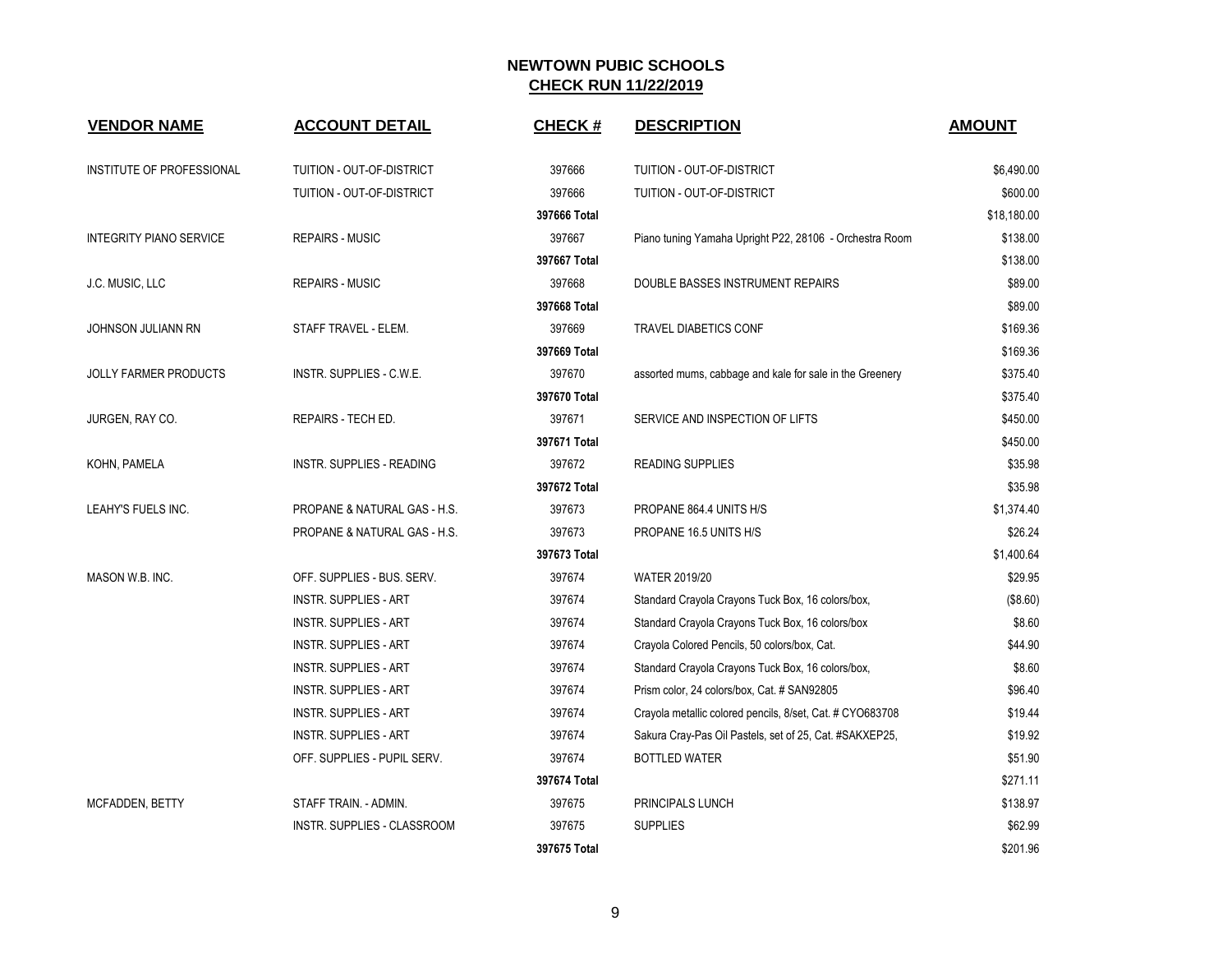| <b>VENDOR NAME</b>               | <b>ACCOUNT DETAIL</b>           | <b>CHECK#</b> | <b>DESCRIPTION</b>                                   | <b>AMOUNT</b> |
|----------------------------------|---------------------------------|---------------|------------------------------------------------------|---------------|
| MORETTI, CHRIS                   | STAFF TRAIN. - CLASSROOM        | 397676        | ASCD CONF MEALS                                      | \$493.96      |
|                                  | ACCOMMODATIONS - STAFF DEVELOP. | 397676        | HOTEL ASCD CONF                                      | \$846.06      |
|                                  |                                 | 397676 Total  |                                                      | \$1,340.02    |
| MORSE & CO, E.A.                 | <b>REPAIRS - CUSTODIAL</b>      | 397677        | <b>CUSTODIAL MACHINE REPAIR - MG</b>                 | \$363.76      |
|                                  | <b>REPAIRS - CUSTODIAL</b>      | 397677        | <b>CUSTODIAL MACHINE REPAIRS - HAWL</b>              | \$316.00      |
|                                  |                                 | 397677 Total  |                                                      | \$679.76      |
| MURPHY, DEIRDRE                  | STAFF TRAIN. - ELEM.            | 397678        | CT NURSES CONF                                       | \$250.00      |
|                                  |                                 | 397678 Total  |                                                      | \$250.00      |
| NATIONAL ASSOC. FOR MUSIC        | MEMBERSHIPS - MUSIC             | 397679        | <b>MEMBERSHIP</b>                                    | \$137.00      |
|                                  | MEMBERSHIPS - MUSIC             | 397679        | Membership renewals per attached forms.              | \$137.00      |
|                                  | <b>MEMBERSHIPS - MUSIC</b>      | 397679        | Membership renewals per attached forms.              | \$137.00      |
|                                  | MEMBERSHIPS - MUSIC             | 397679        | Membership renewals per attached forms.              | \$137.00      |
|                                  |                                 | 397679 Total  |                                                      | \$548.00      |
| NEWTOWN CULINARY DEPT.           | INSTR. SUPPLIES - CLASSROOM     | 397680        | VETERANS DAY ASSEMBLY (104146)                       | \$910.00      |
|                                  |                                 | 397680 Total  |                                                      | \$910.00      |
| <b>NEWTOWN FOOD SERVICES</b>     | OFF. SUPPLIES - ADMIN.          | 397681        | PO (101666)                                          | \$148.00      |
|                                  | OFF. SUPPLIES - ADMIN.          | 397681        | PO (101666)                                          | \$83.00       |
|                                  | OFF. SUPPLIES - SUPER.          | 397681        | REED LIBRARY SET-UP                                  | \$173.75      |
|                                  |                                 | 397681 Total  |                                                      | \$404.75      |
| NEWTOWN HARDWARE (2)             | <b>REPAIRS - SPORTS</b>         | 397682        | REF: Inv# 21705/01 (1) Submersible Pump (discounted) | \$78.14       |
|                                  |                                 | 397682 Total  |                                                      | \$78.14       |
| <b>NEWTOWN POWER EQUIPMENT I</b> | <b>REPAIRS - MAINT.</b>         | 397683        | SNOW BLOWER REPAIRS - MAINT REPAIRS                  | \$528.53      |
|                                  |                                 | 397683 Total  |                                                      | \$528.53      |
| NORCOM CT                        | SECURITY SUPPLIES               | 397684        | Motorola XPR-3500e Two-Way Radio for NHS             | \$614.66      |
|                                  | <b>SECURITY SUPPLIES</b>        | 397684        | mototrbo ip site connect lic key                     | \$76.92       |
|                                  |                                 | 397684 Total  |                                                      | \$691.58      |
| NORTHWEST VILLAGE SCHOOL         | TUITION - OUT-OF-DISTRICT       | 397685        | TUITION - OUT-OF-DISTRICT                            | \$7,387.16    |
|                                  |                                 | 397685 Total  |                                                      | \$7,387.16    |
| <b>ON-SITE SHREDDING</b>         | CONTRACTED SERV. - BUS. SERV.   | 397686        | SHREDDING SERV 2019/20                               | \$60.00       |
|                                  |                                 | 397686 Total  |                                                      | \$60.00       |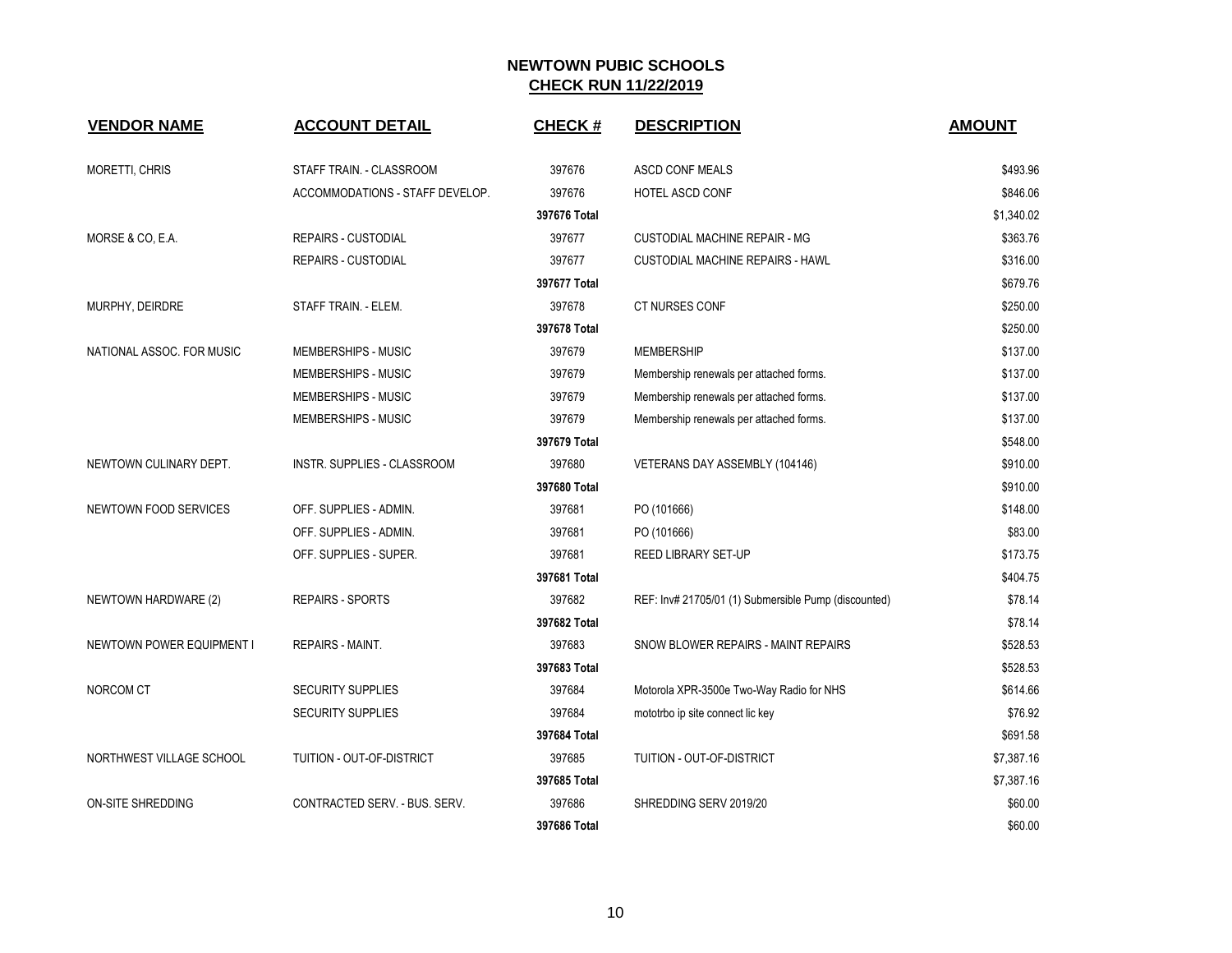| <b>VENDOR NAME</b>        | <b>ACCOUNT DETAIL</b>            | <b>CHECK#</b> | <b>DESCRIPTION</b>                                | <b>AMOUNT</b> |
|---------------------------|----------------------------------|---------------|---------------------------------------------------|---------------|
| PALOS SPORTS INC.         | <b>INSTR. SUPPLIES - P.E.</b>    | 397687        | Instructional supplies Quote #334081-00           | \$1,109.59    |
|                           | INSTR. SUPPLIES - P.E.           | 397687        | Shipping                                          | \$30.70       |
|                           |                                  | 397687 Total  |                                                   | \$1,140.29    |
| PEAR DECK                 | <b>INSTR. SUPPLIES - ENGLISH</b> | 397688        | Annual teacher subscription                       | \$149.99      |
|                           |                                  | 397688 Total  |                                                   | \$149.99      |
| PETTY CASH - M/S          | STAFF TRAIN. - ADMIN.            | 397689        | PETTY CASH                                        | \$156.04      |
|                           | INSTR. SUPPLIES - GUIDANCE       | 397689        | PETTY CASH                                        | \$18.99       |
|                           |                                  | 397689 Total  |                                                   | \$175.03      |
| RANDALL, MARY CATHERINE   | CONTRACTED SERV. - SP/HEAR.      | 397690        | <b>BI LINGUAL SPEECH EVAL</b>                     | \$900.00      |
|                           |                                  | 397690 Total  |                                                   | \$900.00      |
| REALLY GOOD STUFF INC.    | INSTR. SUPPLIES - CLASSROOM      | 397691        | Regal Reading/Writing Center room 133 Item#303987 | \$280.84      |
|                           | INSTR. SUPPLIES - CLASSROOM      | 397691        | Shipping                                          | \$33.70       |
|                           |                                  | 397691 Total  |                                                   | \$314.54      |
| <b>REXEL</b>              | B&G SUPPLIES - MAINT.            | 397692        | <b>EXIT SIGNS - ALL SCHOOLS</b>                   | \$1,695.94    |
|                           |                                  | 397692 Total  |                                                   | \$1,695.94    |
| <b>RIVERSIDE INSIGHTS</b> | INSTR. SUPPLIES - SP. ED. PREK-8 | 397693        | BATTELLE DEVELOPMENTAL INVENTORY FORMS            | \$267.39      |
|                           | INSTR. SUPPLIES - SP. ED. PREK-8 | 397693        | BATTELLE DEVELOPMENTAL INVENTORY UPDATE           | \$267.39      |
|                           | INSTR. SUPPLIES - SP. ED. PREK-8 | 397693        | <b>SHIPPING</b>                                   | \$53.48       |
|                           |                                  | 397693 Total  |                                                   | \$588.26      |
| SAFETY-KLEEN SYSTEMS      | EQUIP RENTAL - B&G               | 397694        | PARTS WASHER CLEANING - MAINT SHOP                | \$237.60      |
|                           |                                  | 397694 Total  |                                                   | \$237.60      |
| <b>SCHOOL SPECIALTY</b>   | INSTR. SUPPLIES - P.E.           | 397695        | Instructional supplies Quote # 7791149984.        | \$113.61      |
|                           | INSTR. SUPPLIES - CLASSROOM      | 397695        | Classroom supplies for grade 1                    | \$142.50      |
|                           |                                  | 397695 Total  |                                                   | \$256.11      |
| SIMSBURY HIGH SCHOOL      | STAFF TRAIN. - GUIDANCE          | 397696        | COUNSELOR ROUND TABLE                             | \$20.00       |
|                           |                                  | 397696 Total  |                                                   | \$20.00       |
| SMITH, RACHEL             | INSTR. SUPPLIES - COMPUTER ED.   | 397697        | <b>COMPUTER SUPPLIES</b>                          | \$205.24      |
|                           |                                  | 397697 Total  |                                                   | \$205.24      |
| SOUTHBURY PRINTING C      | PRINTING - MUSIC                 | 397698        | MUSIC PORTFOLIO                                   | \$519.40      |
|                           | <b>INSTR. SUPPLIES - MUSIC</b>   | 397698        | MUSIC PORTFOLIO                                   | \$300.00      |
|                           |                                  | 397698 Total  |                                                   | \$819.40      |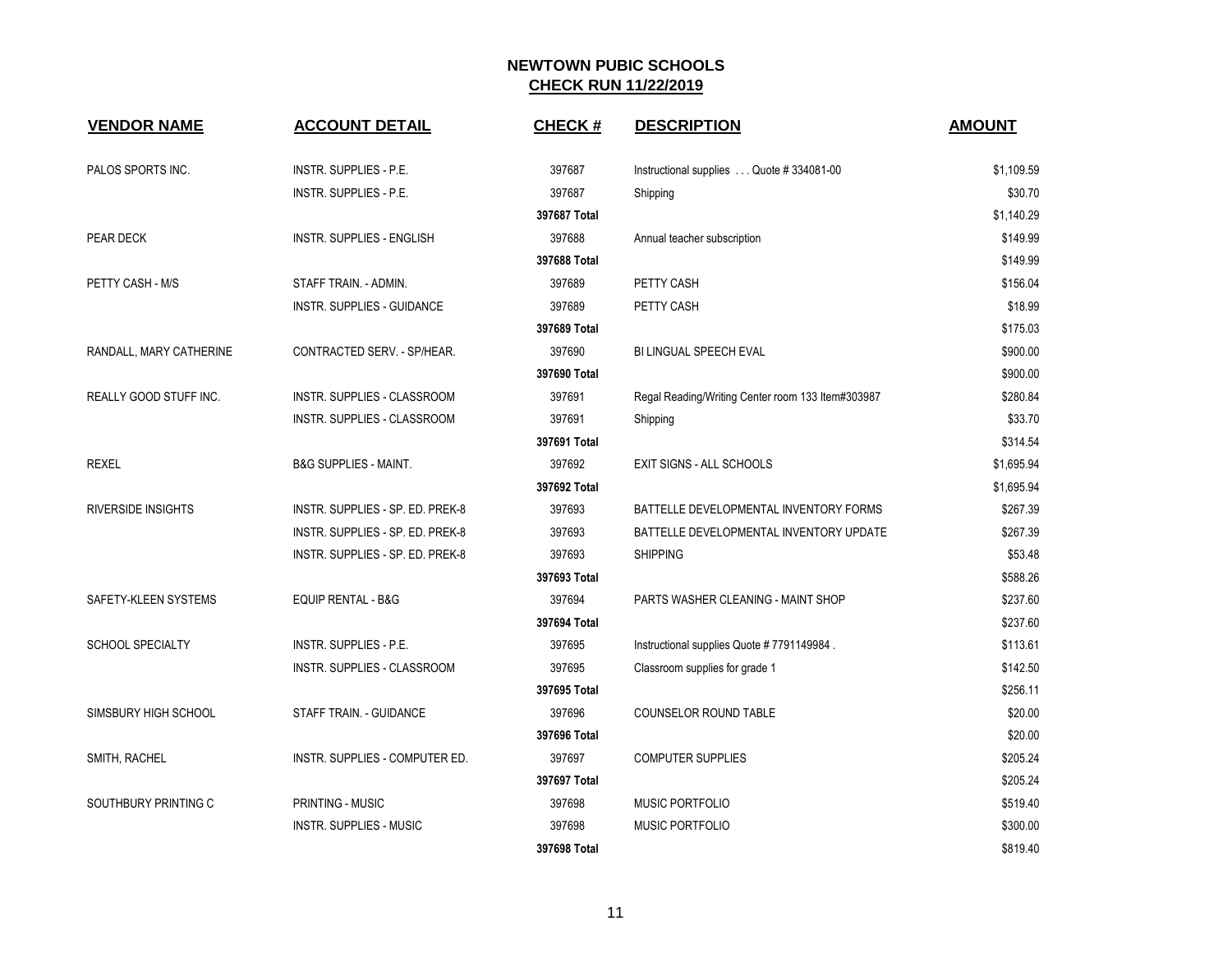| <b>VENDOR NAME</b>              | <b>ACCOUNT DETAIL</b>               | <b>CHECK#</b> | <b>DESCRIPTION</b>                           | <b>AMOUNT</b> |
|---------------------------------|-------------------------------------|---------------|----------------------------------------------|---------------|
| STETSON COMPANY INC. M.D        | <b>B&amp;G SUPPLIES - CUSTODIAL</b> | 397699        | FOAM SOAP PER FAC85 CONTRACT - CUST SUPPLIES | \$4,976.64    |
|                                 | <b>B&amp;G SUPPLIES - CUSTODIAL</b> | 397699        | PAPER PRODUCTS (PER STATE CONTRACT           | \$12,020.25   |
|                                 |                                     | 397699 Total  |                                              | \$16,996.89   |
| TAX COLLECTOR NEWTOWN           | SEWER OPERATION & MAINT.            | 397700        | SEWER USE 129.0 UNITS M/S                    | \$968.27      |
|                                 | SEWER OPERATION & MAINT.            | 397700        | SEWER USE 80.0 UNITS HAW                     | \$600.48      |
|                                 | SEWER OPERATION & MAINT.            | 397700        | SEWER USE 607.0 UNITS H/S                    | \$4,556.14    |
|                                 |                                     | 397700 Total  |                                              | \$6,124.89    |
| TAX COLLECTOR NEWTOWN           | SEWER OPERATION & MAINT.            | 397701        | WATER 1,244.0 UNITS RIS                      | \$22,235.66   |
|                                 |                                     | 397701 Total  |                                              | \$22,235.66   |
| <b>TESTA REFRIGERATION, LLC</b> | REPAIRS - LIFE MAN./CULINARY        | 397702        | <b>FREEZER REPAIRS</b>                       | \$701.00      |
|                                 |                                     | 397702 Total  |                                              | \$701.00      |
| TOM'S SERVICE LLC               | REPAIRS - CAFETERIA                 | 397703        | <b>REPAIR COMBI OVEN</b>                     | \$120.00      |
|                                 | REPAIRS - CAFETERIA                 | 397703        | <b>REPAIR FRYERS</b>                         | \$195.00      |
|                                 |                                     | 397703 Total  |                                              | \$315.00      |
| <b>TORRCO</b>                   | <b>EMERGENCY REPAIRS - GEN.</b>     | 397704        | BOILER RELIEF VALVE REPLACE - MAINT SHOP     | \$212.26      |
|                                 |                                     | 397704 Total  |                                              | \$212.26      |
| <b>TRAISCI, LORIELLEN</b>       | <b>B&amp;G SUPPLIES - CUSTODIAL</b> | 397705        | SHOES (100374)                               | \$106.33      |
|                                 |                                     | 397705 Total  |                                              | \$106.33      |
| URGENT CARE MEDICAL ASSOC       | MEDICAL INS. PREMIUMS               | 397706        | POST OFFER                                   | \$1,500.00    |
|                                 |                                     | 397706 Total  |                                              | \$1,500.00    |
| VADAS, TANJA                    | OFF. SUPPLIES - BUS. SERV.          | 397707        | EFINANCE TRAINING BREAKFAST                  | \$38.97       |
|                                 |                                     | 397707 Total  |                                              | \$38.97       |
| <b>VENTURA, ERIC</b>            | <b>B&amp;G SUPPLIES - CUSTODIAL</b> | 397708        | SHOES (100374)                               | \$150.00      |
|                                 |                                     | 397708 Total  |                                              | \$150.00      |
| VERBANIC JR., JOHN              | <b>B&amp;G SUPPLIES - CUSTODIAL</b> | 397709        | SHOES (100374)                               | \$85.06       |
|                                 |                                     | 397709 Total  |                                              | \$85.06       |
| VICHIOLA, JACK                  | <b>B&amp;G SUPPLIES - CUSTODIAL</b> | 397710        | SHOES (100374)                               | \$150.00      |
|                                 |                                     | 397710 Total  |                                              | \$150.00      |
| WEST MUSIC COMPANY INC.         | <b>INSTR. SUPPLIES - MUSIC</b>      | 397711        | Sound Choice Hand Bells - HB7201 - 204198    | \$79.90       |
|                                 | <b>INSTR. SUPPLIES - MUSIC</b>      | 397711        | Composer Special DVD 6pk - 850879            | \$120.00      |
|                                 | <b>INSTR. SUPPLIES - MUSIC</b>      | 397711        | Shipping 7%                                  | \$13.99       |
|                                 |                                     | 397711 Total  |                                              | \$213.89      |